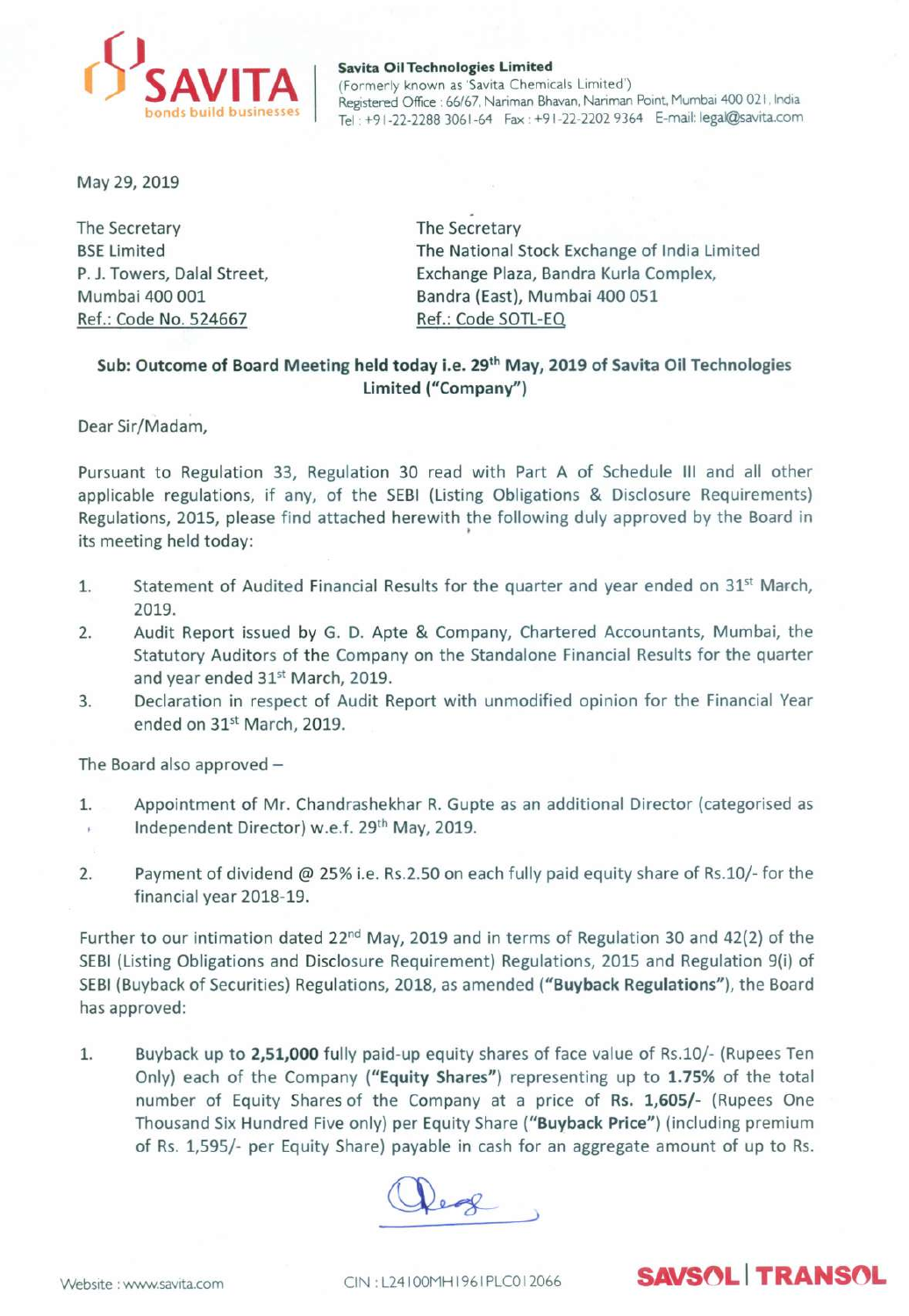40,28,55,000/- (Rupees Forty Crore Twenty-Eight Lakh Fifty-Five Thousand only) (excluding transaction costs such as brokerage, securities transaction tax, goods and service tax, stamp duty, etc.) ("Buyback Size"), which is 4.74% of the fully paid-up equity share capital and free reserves (including securities premium) as per the latest audited standalone balance sheet of the Company for the financial year ended March 31, 2019 on a proportionate basis through the tender offer ("Tender offer") as prescribed under the Buyback Regulations, to all of the equity shareholders/ beneficial owners who hold Equity Shares on the Record Date ("Buyback"). The Buyback Size does not include any expenses incurred or to be incurred for the Buyback like filing fees payable to the Securities and Exchange Board of India, fees and charges payable to Stock Exchanges, public announcement publication expenses, printing and dispatch expenses and other incidental and related expenses.

The Board took note of intention of certain members of the promoter and promoter group including person in control of the Company to participate in the proposed Buyback.

2. Wednesday, 12<sup>th</sup> June, 2019 as the record date for the purpose of determining the entitlement and the names of the Equity Shareholders who are eligible to participate in the proposed Buyback.

The public announcement setting out the process, timelines and other requisite details will be released In due course in accordance with the Buyback Regulations. The Company has formed a Buyback Committee to do all such acts, deeds, matters and things as it may, in its absolute discretion, deem necessary, expedient, usual or proper in connection with the proposed buyback.

The pre Buyback shareholding pattern of the Company is attached hereto as Annexure A.

<sup>11</sup>'1 Capital Limited (formerly known as Inga Capital Limited) has been appointed as the Manager to the proposed Buyback.

. The meeting of the Board of Directors commenced at 4.30 p.m. and concluded at 7.00 p.m.

This is for your information and record.

Thanking you.

Yours faithfully, For Savita Oil Technologies Limited

Uday C. Rege Company Secretary & VP - Legal & Compliance Office